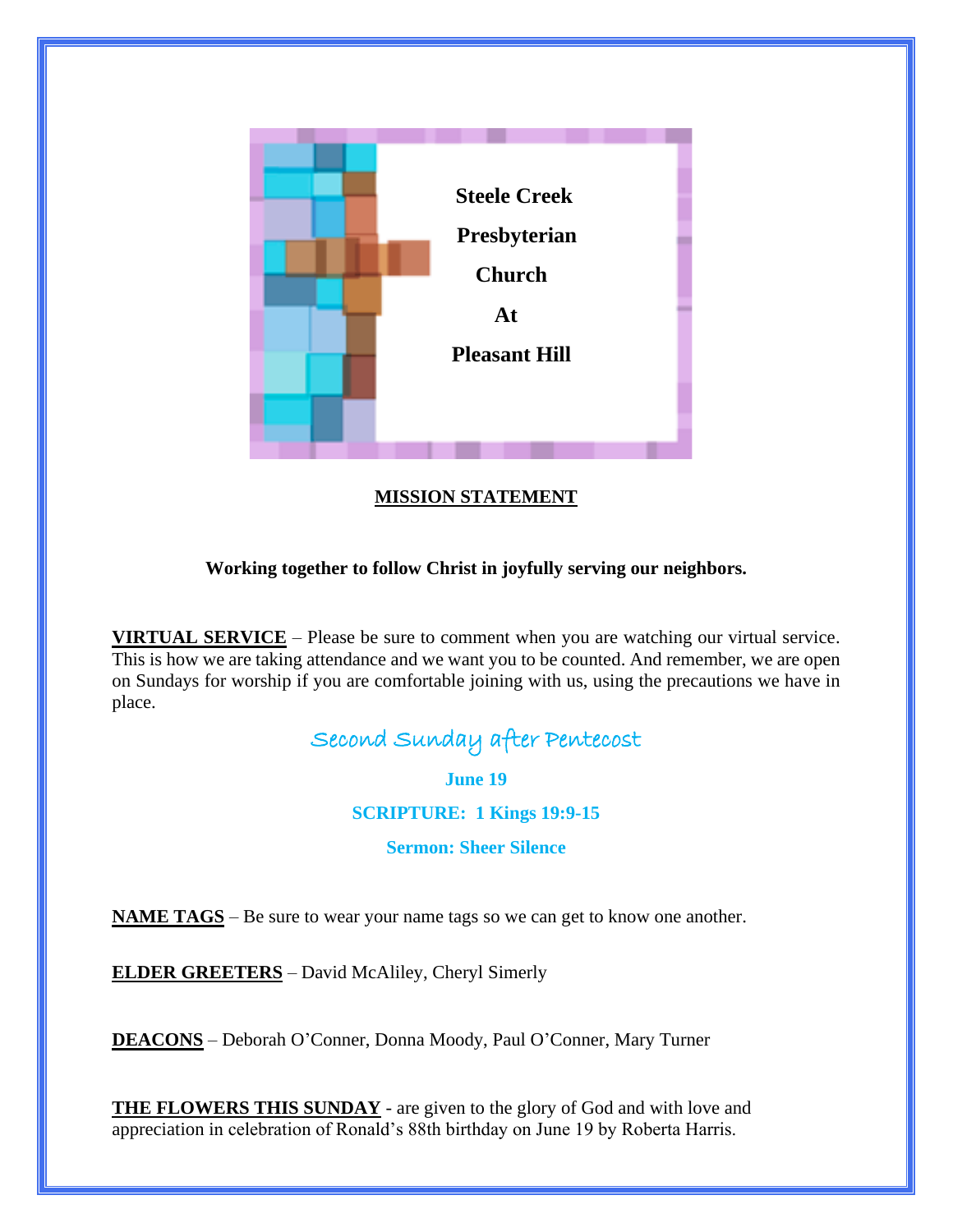**ORDER OF WORSHIP** – Click the QR code below to access the Order of Worship.



A NEW MEMBER'S CLASS – will be held by Pastor Jeff on Sunday, June 19<sup>th</sup> at 9:30 a.m. in the Thompson Parlor.

# VBS

**THE HALLS OF SCPCPH** – rang out with laughter, Bible verses, and songs during VBS this previous week. A total of 113 children attended, and 60 adults & youth helped! A delicious meal, provided by Bill Harraman and his awesome kitchen crew, was enjoyed each night! Here are a few pictures from the week.



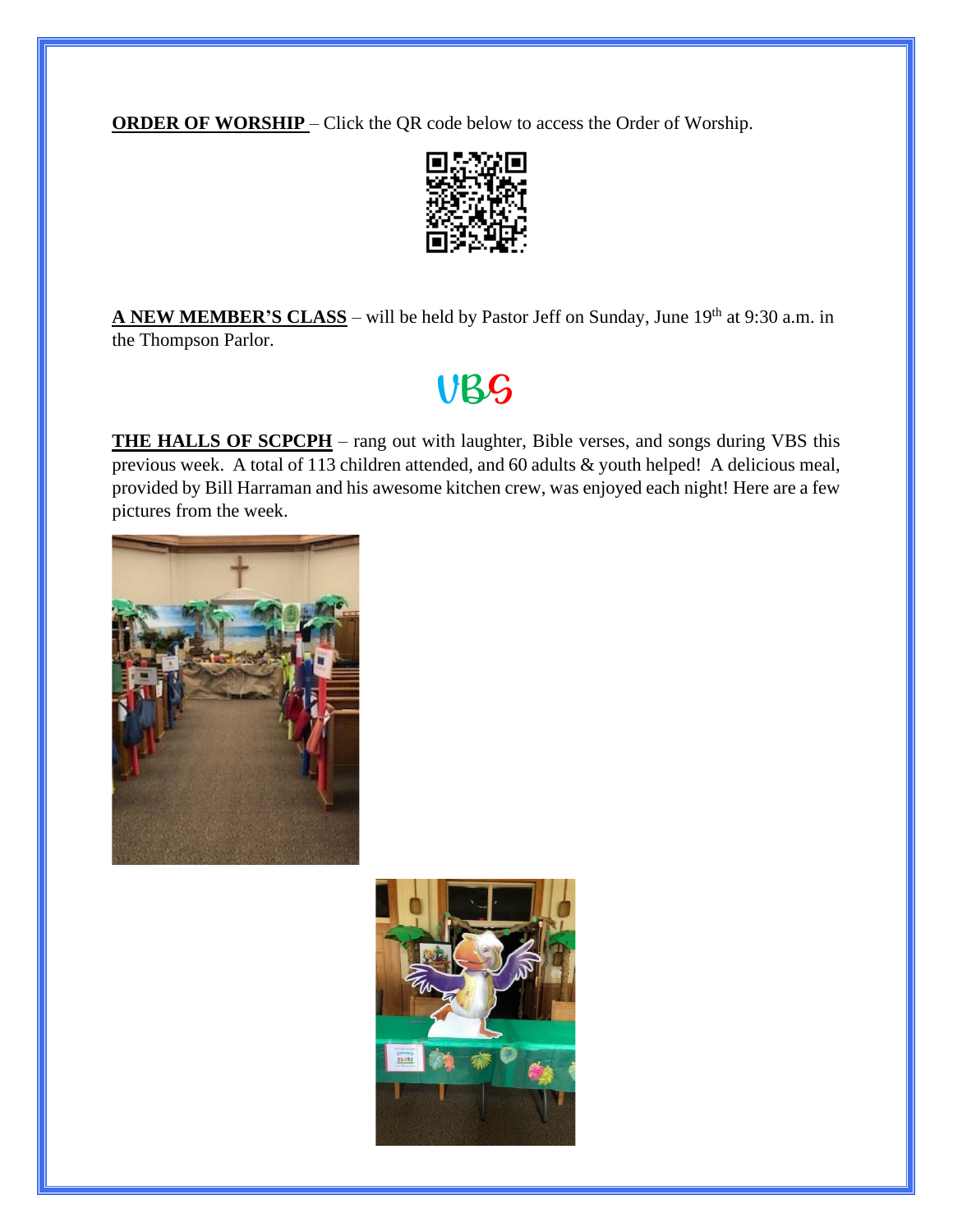



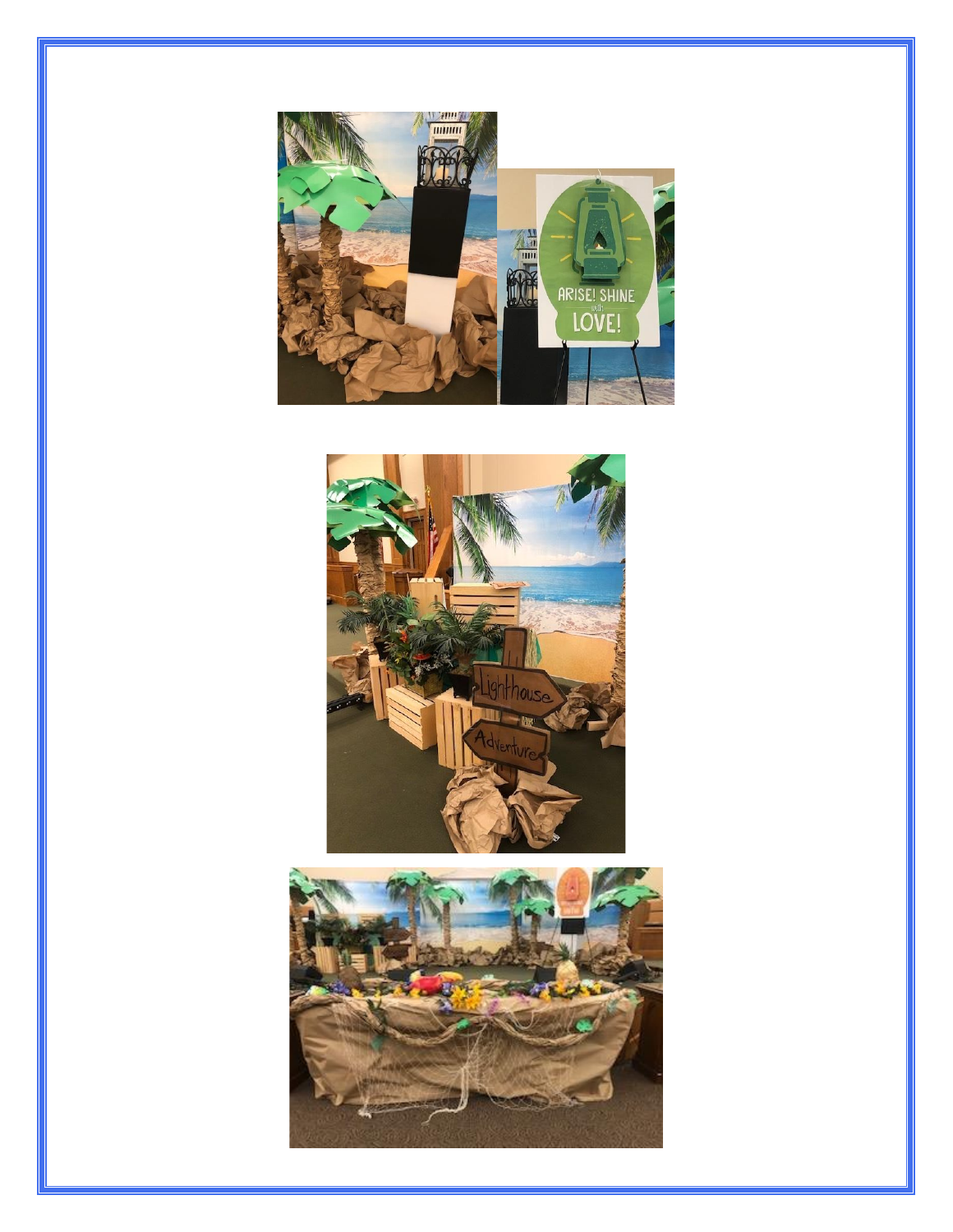### **THANKS TO ALL FATHERS!**

**IN LUKE 15** - is the familiar story of the prodigal son. But it's also the story countless fathers have experienced over thousands of years. Boys tend to want independence at an early age, and sometimes all the fathers can do is let them learn life's lessons the hard way.

This is true of the prodigal. He was determined to be on his own, demanding his rightful inheritance long before he was able to handle it responsibly. But, after a while, he realized his error and returned to his father ready to become a servant, unworthy of sonship any longer.

The father saw his son while he was still a long way off, having been constantly waiting and watching for this immature boy to return home. He honored his son with a robe, sandals, and a ring, all marks of sonship rather than servitude. Fathers most always welcome their rebellious sons when they come to their senses and return home.



THE YOUTH PROGRAM - is looking to refresh their supplies and room! Please follow the link to the Amazon wish list below. We thank you for your continued support of the youth program!

<https://a.co/aTURgZC>

### **CHURCH ATTENDANCE JUNE 12**

**Inhouse – 163**

**Facebook & YouTube – 238**

**Total – 401**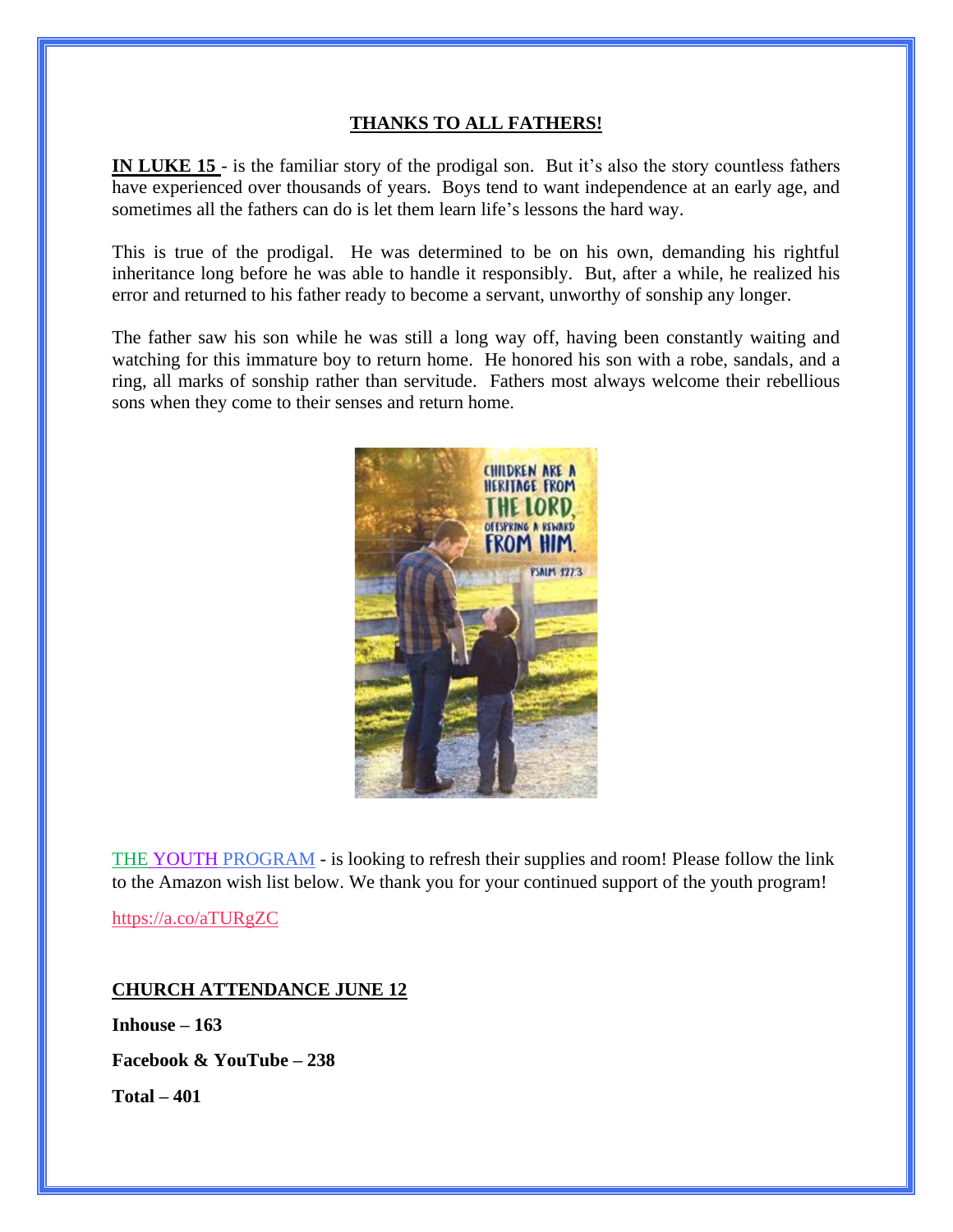**DONATIONS FOR DOVES NEST** - We are collecting the following items for Doves Nest as a church. A barrel has been set up in the sanctuary lobby for your donations. The items that have an \* are needed the most. Thank you for donating!

- **1. Full-size body lotion**
- **2. Composition books/ spiral notebooks\***
- **3. Looseleaf paper**
- **4. Highlighters**
- **5. Women's sneakers**
- **6. Women's leggings (S-3XL)**
- **7. 3-ring binders (1.5)**
- **8. Nicotine patches/ gum**
- **9. Tylenol, Excedrin, Ibuprofen**
- **10. Women's multi vitamins**
- **11. Full size body lotion\***
- **12. Shampoo with Conditioner\***



### **June 19 June 23**

- 
- 

08:00 pm - AA Meeting **June 25**

- 12:00 pm Staff Meeting **June 26**
- $05:30 \text{ pm} \text{Alianza Youth Mtg}.$  10<sup>th</sup> Cents-A-Meal
- 
- 07:00 pm Practice Jamin Shanti 10:30 am Worship

- 06:30 pm Worship Team Rehearsal
- 07:30 pm Choir practice
- 08:00 am AA Meeting

- 09:30 am Sunday School 07:00 pm Handbell Practice
- 10:30 am Worship 07:30 pm Tech Team Mtg.

**June 21** 02:00 pm – John McKay Graveside

06:00 pm – Session Meeting 09:30 am – Sunday School

### **June 22** 08:00 pm – AA Meeting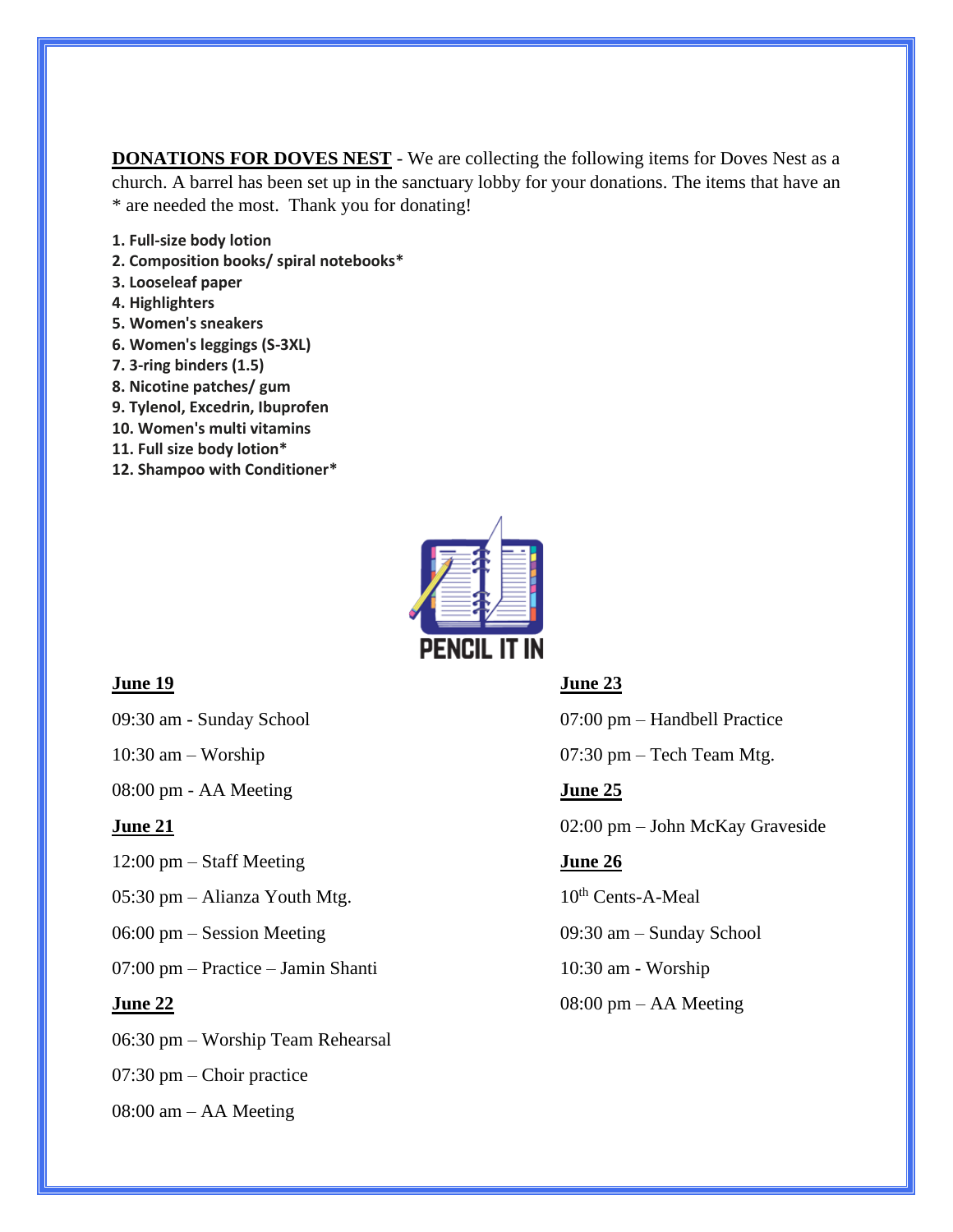

| Marguerite Aycoth        |
|--------------------------|
| <b>Betty Byrum</b>       |
| <b>Frances Currie</b>    |
| <b>Katharine Freeman</b> |
| Price Gwynn              |
| <b>Margaret Niell</b>    |
| Marjorie Smith           |
| Wayne Whiteside          |

| Joan Brown           | <b>Joy Burton</b>      |
|----------------------|------------------------|
| <b>Bob Capps</b>     | <b>Joyce Carpenter</b> |
| Charlie Earp         | Dot Earp               |
| Louise Freeman       | Joe Furr               |
| Danny Martin         | Hannah Mauer           |
| <b>Marilyn Price</b> | Gerry Roberts          |
| Mike Spratt          | Margaret Wert          |
| Lois Yandle          |                        |



### **PLEASE BE IN PRAYER FOR:**

Martha & Leighton Brown - Covid

Linda Clark – Back at home

Debbie Weeden – Hospice

Layla Roger – In a coma, but seems to be emerging and doing better day by day

Frances Campbell – In hospital

Bill Ferguson – At home recovering

Chandler Lemond – Medical tests for possible liver issues – nephew of the Lemond's

Jim Conner – Cancer – Father of Beckie Ennis

Shannon Ennis – Cancer – Daughter-in-law of Beckie Ennis – doing well

Robin Beachley – Recovering from surgery for a fractured ankle

Sammy Gatewood – Healthcare at Sharon Towers